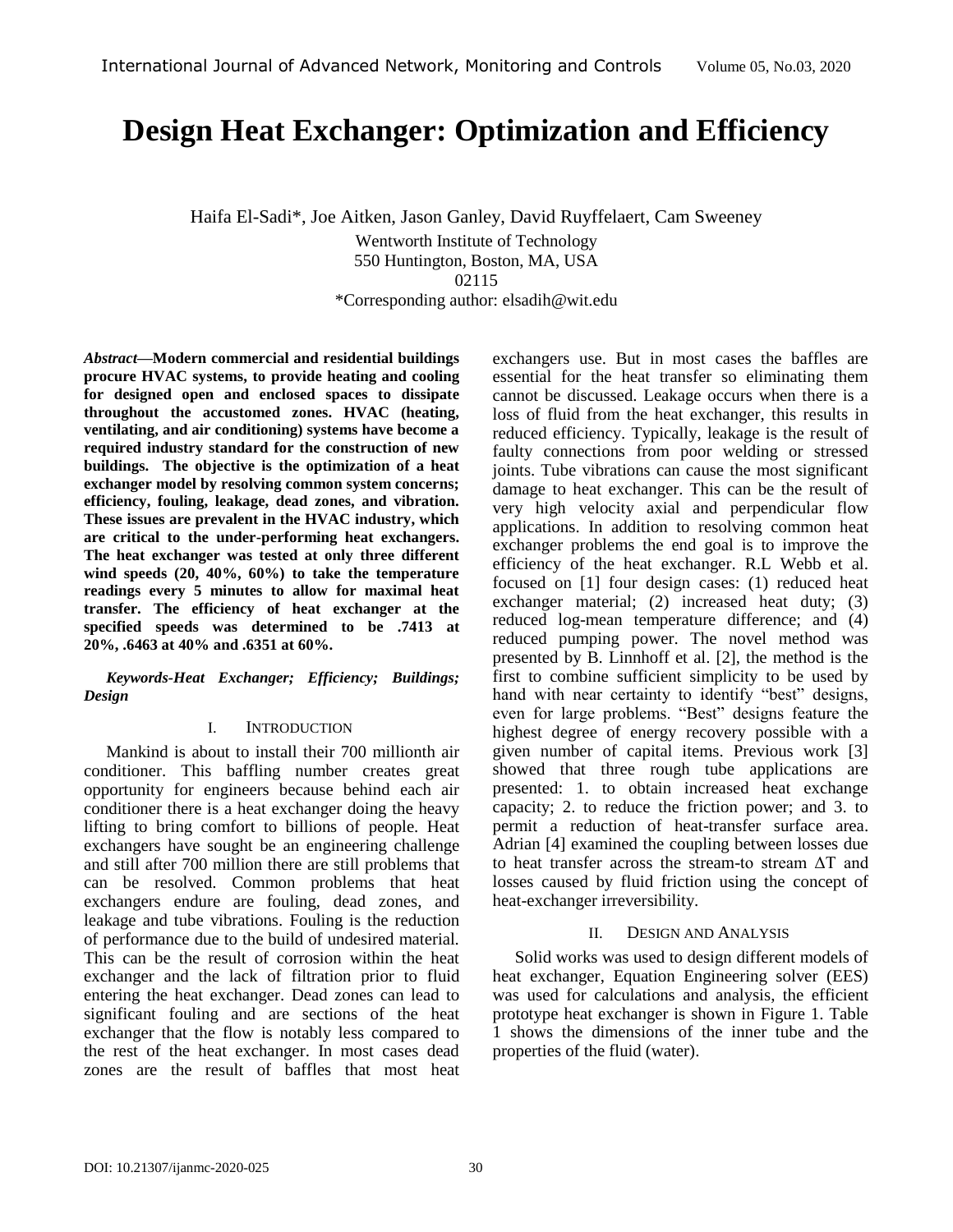

Figure 1. Sectioned SolidWorks model of shell and tube heat exchanger with copper coil and finned inner wall.

| Temperature<br><b>Inside Pipe</b> | Length | Inner<br><b>Diameter</b> | Volume<br><b>Flow Rate</b>     | Temperature of<br>Pipe | Average<br>Temperature<br>Between the<br>Surface of<br>the Pipe and<br>Liquid |
|-----------------------------------|--------|--------------------------|--------------------------------|------------------------|-------------------------------------------------------------------------------|
| $T_{hi}$ (C)                      | L(m)   | $D_i$ (m)                | $V \left(\frac{m^2}{2}\right)$ | $T_s(C)$               | $T_{ave}$ (C)                                                                 |
| 75                                | 1.397  | .013843                  | .0000335                       | 70                     | 72.5                                                                          |

TABLE I. INTERNAL FLOW CALCULATIONS

Properties of Water: Properties were found at the average temperature between the surface of the pipe and liquid and a pressure of  $101.3$  N/m<sup>2</sup>, using Equation Engineering solver (EES) to write the code and solve for the amount of heat transfer.

|             |          |              |                                 |                |             | Average                     |
|-------------|----------|--------------|---------------------------------|----------------|-------------|-----------------------------|
| Outer       | Temp.    | Velocity     | Vertical                        | Horizontal     | Length      | Temp.                       |
| Diameter    | of Outer | of Air       | Distance                        | Distance       | the Air     | Between the                 |
| of the      | Pipe     |              | Between                         | <b>Between</b> | Travels     | Surface of                  |
| Pipe        |          |              | Pipes                           | Pipes          |             | the Pipe and                |
|             |          |              |                                 |                |             | Liquid                      |
| $D_{o}$ (m) |          |              | $S_t(m)$                        | $S_l(m)$       | $L_{o}$ (m) | $T_{\alpha\nu e\sigma}$ (C) |
|             |          |              |                                 |                |             |                             |
| .015875     | 45       | .222         | .057785                         | .0127          | 1.9304      | 32.5                        |
|             |          | $T_{so}$ (C) | $V_o\left(\frac{m^2}{s}\right)$ |                |             |                             |

TABLE II. EXTERNAL FLOW CALCULATIONS

Initially the shell of the heat exchanger was going to be formed using sheet metal. With concerns of burn-through while welding the shell together it was determined that buying HVAC duct would reduce manufacturing time and eliminate concerns of sealing the shell together. The second difference between the prototype and the model is the use of fans to send air through the shell. Initially the plan was to incorporate fans within the shell that would send air through and out the other side. The main concern with this idea was if we were going to be able to vary the fan speed for calculation purposes. It was determined that a 4" flexible duct was attached from the heat exchanger to the wind turbine in Wentworth's Fluid Dynamics Lab where we would be able to vary wind speed during testing. Not only did this decision save money it also eliminated doubt from our calculations. The third difference is the overall length of the prototype. This work initially planned to make the shell 18" long with 6" diameter. While we kept the diameter the same, the heat exchanger is now 24" long due to the need for an additional connection piece for the HVAC duct that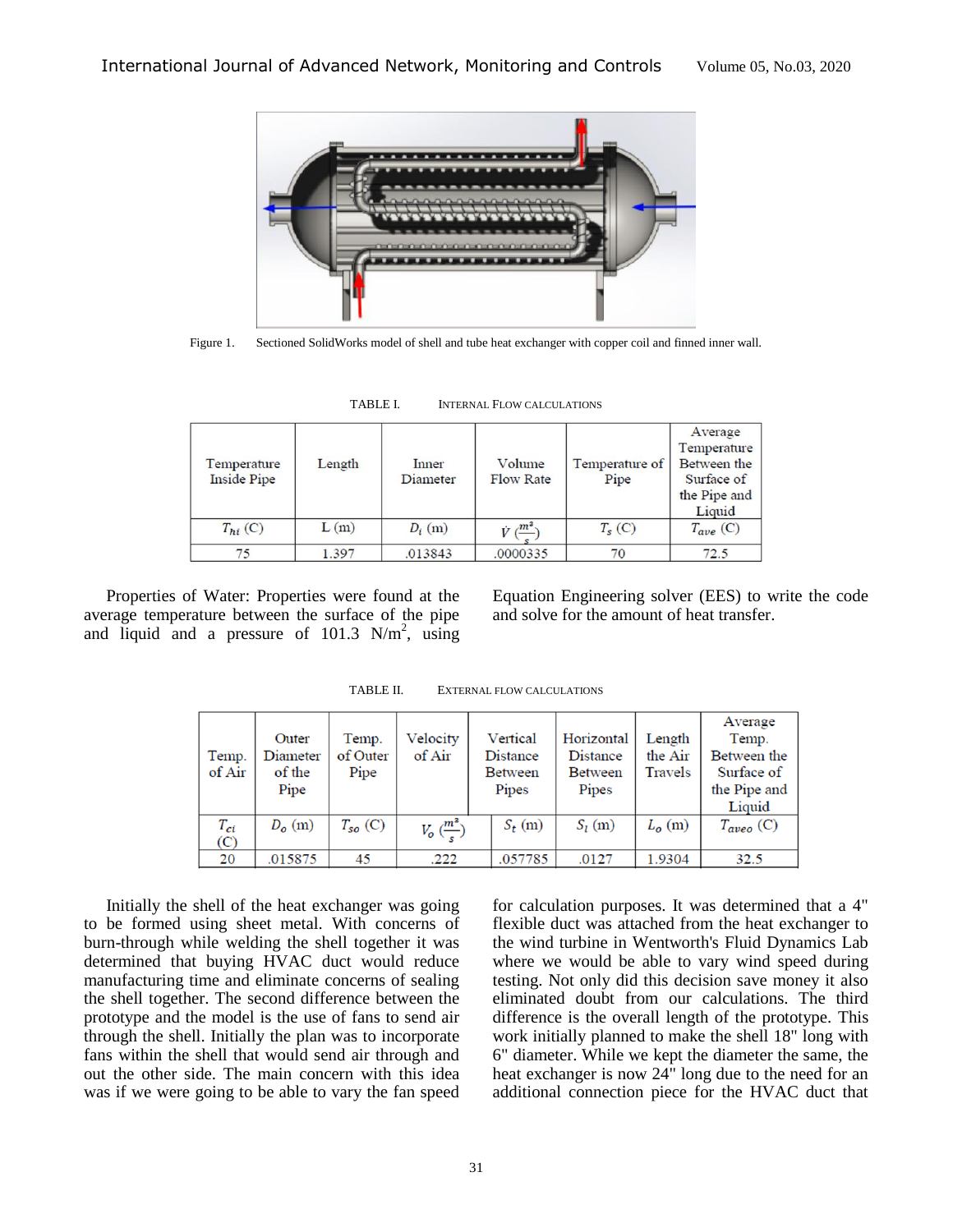was not initially incorporated into the SolidWorks model.

# III. MANUFACTURING PROTOTYPE PARTS

The prototype consists of ten major part that will be assembled into a heat exchanger. The parts consist of the controller, pump, piping, valves, stand, reservoir, coil, slides, shell and caps. Out of these nine parts, the stand, reservoir and slides needed to be manufactured in the projects lab. This work manufactured all these parts on the Wentworth Campus in the Manufacturing Lab and Projects Lab.

The stand was manufactured in three major steps. First, we bout  $\frac{1}{4}$  inch plywood and drew the dimensions that would sufficiently hold the tube and reservoir tank. The two vertical pieces were measure to the dimensions of 1' wide and 1.5' tall with a 6" diameter half circle cut at the top to hold the tube in place. The base piece was also dimensioned to be 1' wide and 2' long to hold the tube at the two ends. A small shelf to hold the pump and valves was dimensions to be 1' wide and  $6$ " long. The second steps consisted of cutting all the pieces. This work used two tools to accurately cut the plywood, a circular and jig saw. The circular saw was used to cut the straight angles while the jig saw was used to cut the 6" diameter half circles. After the pieces were cut the stand could be assembled. The third step consisted of using 15 angle brackets, 60 screws and the threestand pieces to assemble the stand. Three angle brackets were screwed into each inside portion of the base and vertical pieces with two angle brackets on

the outside to ensure stability. The shelf was fastened in a similar manner to the outside of the vertical piece.

#### *A. Reservoir*

This work manufactured the reservoir using copper plates, angle brackets, screws, JB weld, and flex seal. First, it the precut copper plates and angled them against each other at 90 degrees to construct an open box, and screed the brackets in place at 3 points per corner. Next, with duct taped the outside of the box to ensure a tight seal between the two pieces and applied the JB weld to all the seams. After an hour of curing we applied flex seal to the entire surface of the inside. This sealed between the screws ensuing a waterproof reservoir.

### *B. Slides*

The slides were manufactured using a Solidworks model, which was then converted over to a CAM file. The milling machines would have taken about 3 hours per slide, so we opted to use the LPM. The process with 26 minutes per part, which was a noticeable efficiency difference. The center hole was a quarter of an inch and was pressed out. The plate was then clamped down into the LPM and the larger holes began to mill. Then the circles were cut out from the existing material, with a helix pattern. A hole was drilled at both ends of the shell to allow the ends of the coil to protrude out so that we could connect the fluidics tubing. Once that was all done the end caps were placed on the ends of the shell which shrank the shell diameter from 6" to 4".



Figure 2. The heat exchanger prototype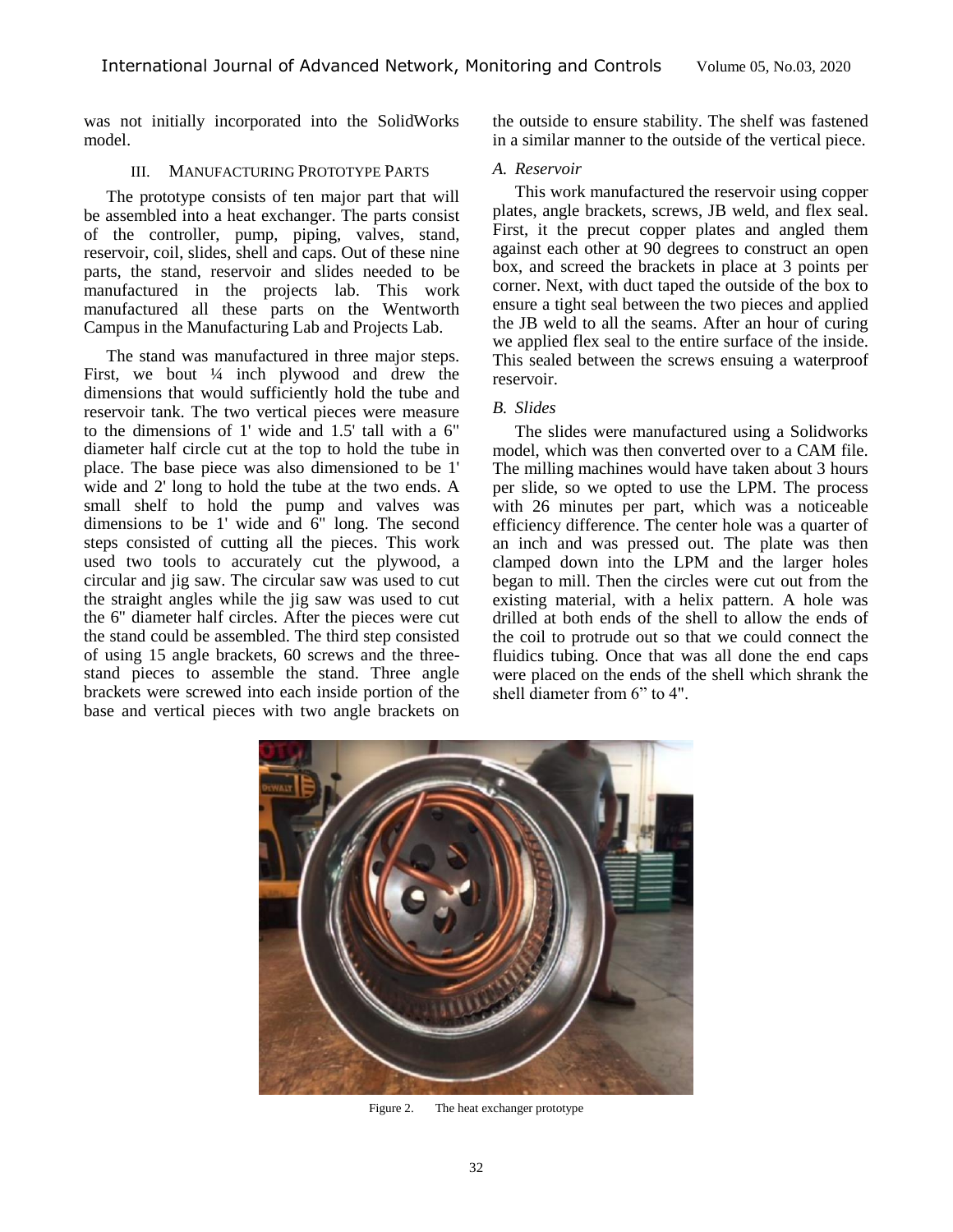After that insulation was put on the whole shell assembly to prevent any possible heat from escaping. With the whole shell finished it was time to put the rest of the manufactured parts together. The shell assembly was placed into the 6" diameter half circles in the wooden stand so that it could be supported horizontally. The copper reservoir was then placed underneath the shell assembly. Fluidics tubing was then connected from one of the ends of the copper coil from the shell to one side of the reservoir tank. This where the water will go after going through the heat exchanger. An overflow hole and tube were made in the reservoir to be directed back towards the sink. Electronic valve A was used to pull water from the hot sink water that was stored in a trash car and heated by a Bunsen burner. Piping from the trash can to Electronic Valve A, then the valve to the pump was made. Electronic Valve B was used to pull water from the reservoir tank. Piping from the reservoir tank to Electronic Valve B, then the valve to the pump was made. The final piping from the pump to the inlet part of the coil completed the piping system. Figure 2 shows the heat exchanger prototype.



Figure 3. The electronic part of the heat exchanger

Two temperature controllers as shown in figure 3 were used to regulate the opening and closing of the valves. The wires from Electronic Valve A are connected to Controller A. The wires from Electronic Valve B are connected to Controller B. The source connection for the two controllers are to be wired together and connected to a DC source controller supplied by the Electrical Lab. Figure 4 shows testing the heat exchanger. Figures 5, 6 and 7 show the effect of time on the air outlet temperature.



Figure 4. Testing the heat exchanger



Figure 5. Time vs. outlet air temperature at 20% wind speed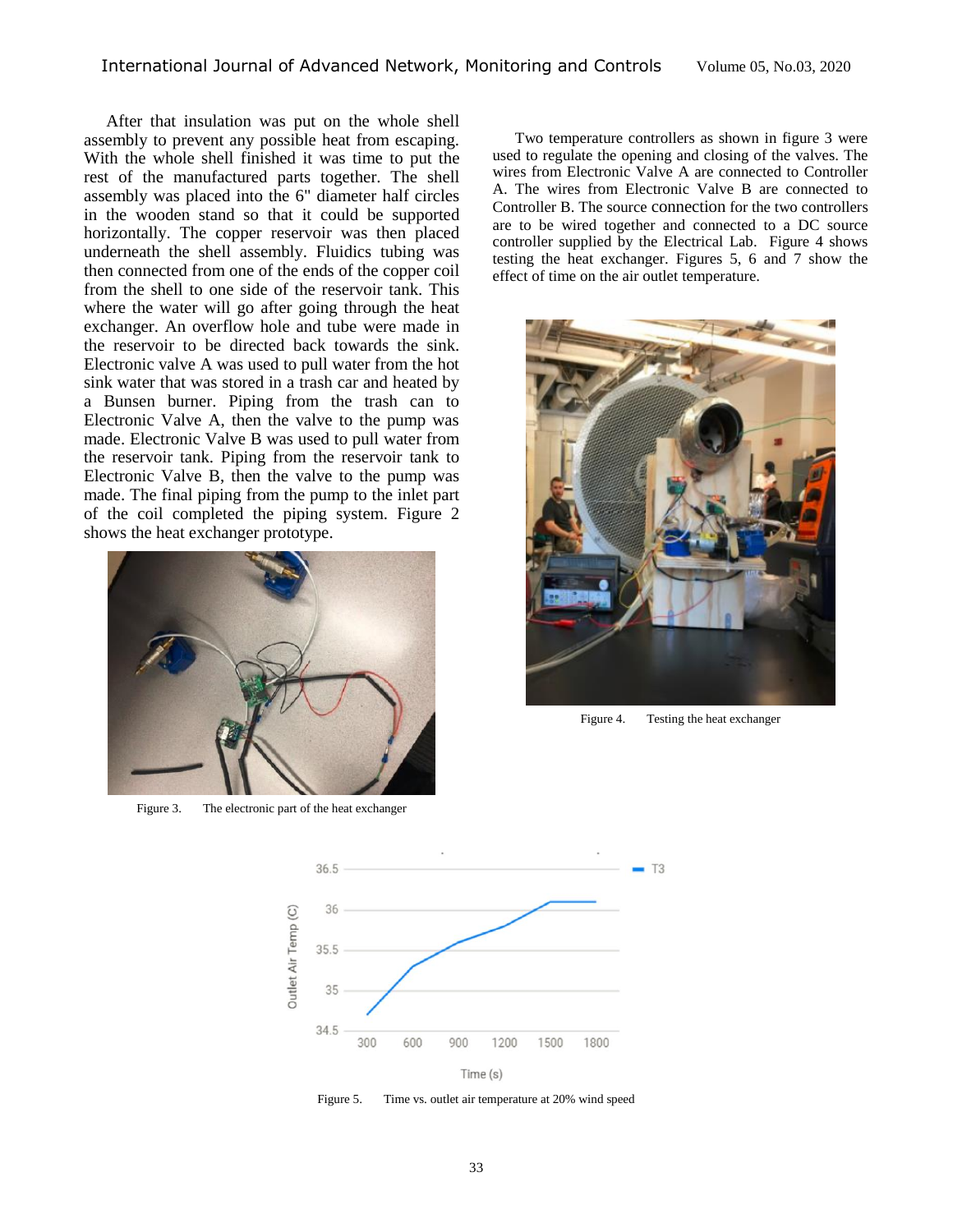





Figure 7. Time vs. outlet air temperature at 60% wind speed



Figure 8. Effectiveness vs wind speed

Initially the heat exchanger was tested with fan speeds starting at 20% increasing up to 100% in increments of 10. However, it was determined that by

increasing the fan speed percentage so rapidly there would not be enough time for maximal heat transfer. Knowing this, it was determined that the heat